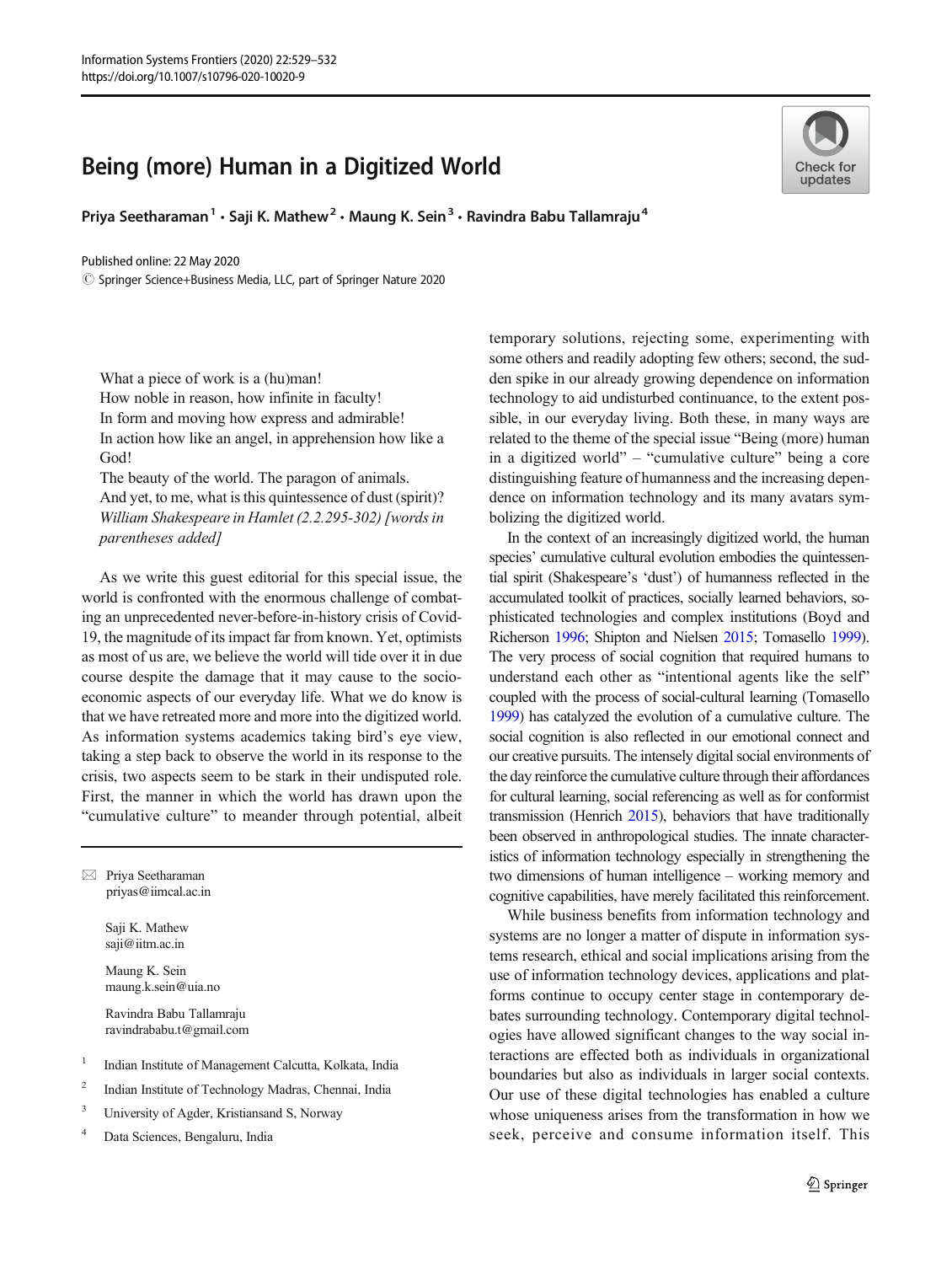technology-enabled social fabric that stems from increasing digitization of things, activities and interactions, while affording opportunities for improved ways of professional and personal lives, also carries along the risks of dehumanizing human-human interactions or unduly humanizing technology-human interactions. Concerns about how living in the digital era, dominated by digital social interactions and influences of technology in our everyday life, results among many others, in invasion of rights to privacy (Kim et al. [2020](#page-3-0)); building of the surveillance nation (panopticon) (Zuboff [2019](#page-3-0)); shift of power to the digitally advantaged and the need for IS for the digitally disadvantaged (Pethig and Kroenung [2019](#page-3-0)); experiencing intrusion into democratic processes of countries (Avgerou et al. [2019\)](#page-3-0) and even wide-spreading proliferation of rumors during extreme events (Oh et al. [2013](#page-3-0)).

As guest editors of the special issue on "Being (more) human in a digitized world", we invited authors to submit papers on a range of topics including social implications of information systems, digital social in/ex-clusion, social shaping of technology, consumption of the digital, humancomputer interaction, designing technology that is more human(e), technology for the non-user - the elderly, the marginalized and the differently abled and so on. Prior to the special issue, two of us had also organized a workshop at Indian Institute of Management (IIM) Calcutta in association with the Management Centre for Human Values at IIM Calcutta and the Association for Information Systems – India Chapter on the same theme and invited some of the workshop participants to submit their work to the special issue.

We received a total of seventeen submissions in response to our special issue call for papers on topics ranging from technology addiction to digital assistants expressing feelings. We were pleasantly surprised to see the many different interpretations of "Being human" in the context of an increasingly digital world ranging from issues surrounding computer-based human likeness to using ICT in social enterprises to supporting the marginalized. The diversity in interpretations, we believe, is a manifestation of the underlying limitless possibilities that information technology offers in supporting human endeavors. The scope, scale and intensity of information technology use is often limited only by the imagination of the user.

The six papers that appear in this special issue illustrate this vast range. We introduce the papers on a thoughtful note. Porra et al. [\(2020\)](#page-3-0) caution that the excitement of creatively developing technologies which closely mimic human qualities has necessitated asking ourselves fundamental ethical questions regarding automating *humanness* thus far exclusive to human beings. The authors use speech act theory which draws upon speech as expression of psychological states, to emphasize the need for more responsible ways of using programmed digital assistants which express human likeness in their speech. They fear that the excessive use of such human-like assistants may eventually erode and endanger humanness epitomized by the emotions in our speech, our responses to each other, and eventually our collective level humanness. An important implication of their thesis is the need for a conscious and cautious approach to design of digital tools that closely resemble human beings.

A similar word of caution seems to be voiced by Kloker as well when he draws our attention to the range of behavioral disorders that involve excessive and compulsive use of IT, observed by various researchers and analyze the way these disorders seem to develop. This raises an enormous challenge for systems design. To meet this challenge, Kloker presents a theoretical framework of four components for designing nonaddictive information systems including situation, access, gratification and expectation management which can then be incorporated into information systems in order to verify and qualify to be non-addictive information systems. However it remains to be seen if the same can well be used to hinder addictive tendencies and thus protect users from IT-triggered disorders.

Contrary to the cautious views in these two papers, the other four papers take a more optimistic, if guarded note. Lee, Lee and Sheehan find that continued use of smart voice assistant speakers (SVAS) favorably impacts harmony in a group of users, arguing that voice elicits social cues, nurturing an illusion of intimacy. They also draw our attention to two other interesting findings from their study of 415 users of SVAS – the openness of such voice assistants, which allow for interactions from a distance unlike other devices, promotes it as a trusted member of the family's connected space and; the predominant role of habituation in mediating the relationship between satisfaction and continued use. Interestingly, Lee et al. also mention that most users of SVAS are consciously aware that they are voluntarily sharing the system with others and thus generating a co-use environment. This characteristic of SVAS along with the rich, interactive affordances in SVAS coupled with the opportunities that it presents to social groups which have traditionally been excluded from being able to use digital technologies such as the illiterate, the elderly or the differently abled are increasingly attractive reasons for further studies on this theme.

Habituation, arising from recurrent use seems to also influence people's engagement with voice user interfaces (VUI) embedded in smart phones which although are similar to SVAS in basic technology characteristics, are more private and are generally not used as co-use technologies. Kendall, Chaudhuri and Bhalla conducted a rich, in-depth qualitative study of a diverse set of urban users in India and find that the use of VUIs in smart phones are shaped by complexities of multilingual practices, culturally embedded notions of education, gender norms, space and privacy. Using Orlikowski's technology-in-practice framework they look at users' everyday practices and examine how VUIs are enacted in these practices such as in users' looking up, learning and leisure activities. Kendall, et al. leave us with some interesting observations on the need for further research on the emergent nature of VUI use amongst urban users in socioeconomic contexts such as India.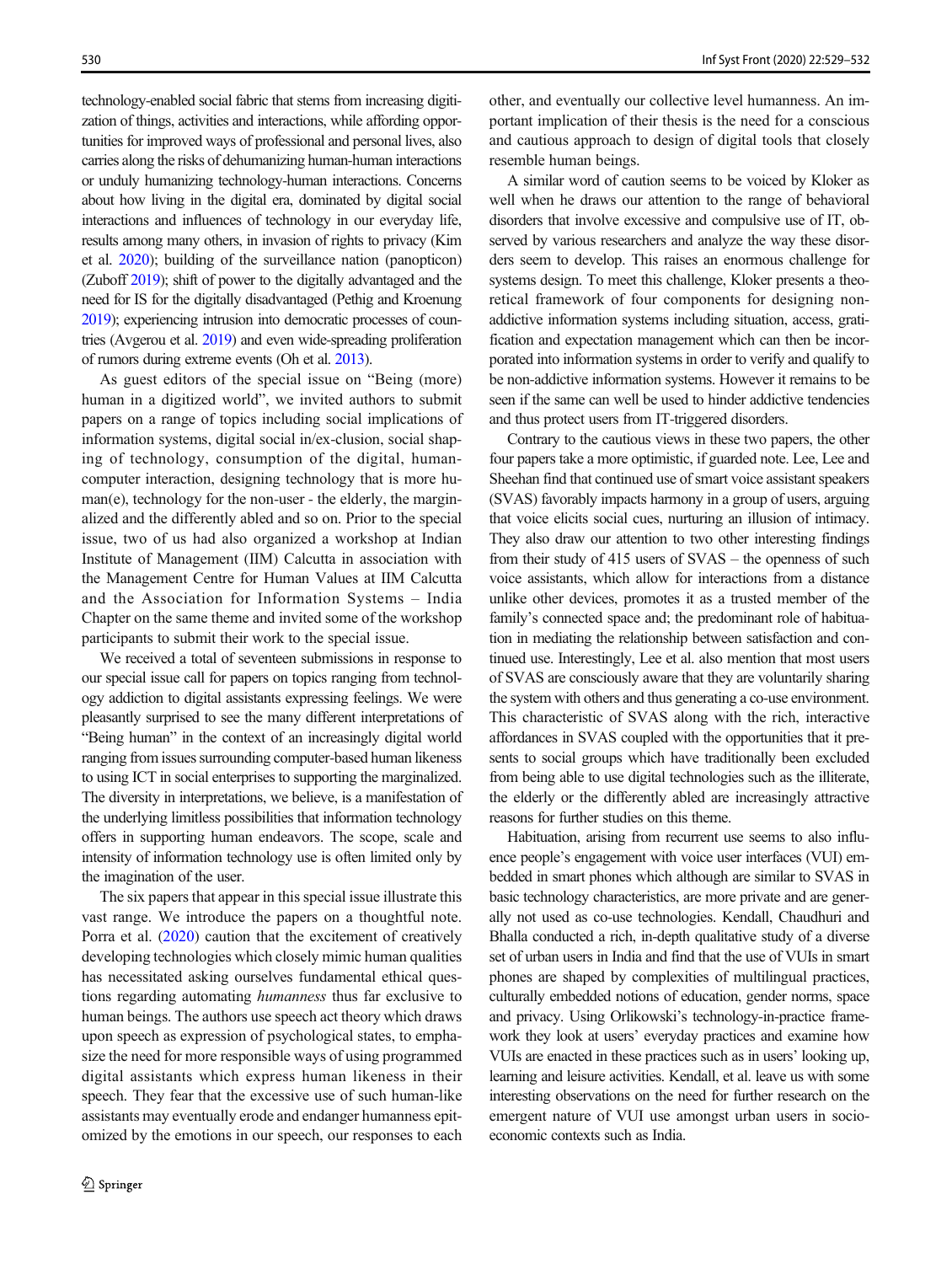While Kendall, et al.'s study looked at how social norms in a context shape material structures of a technology artifact using VUIs, the paper by Pal, Dé and Herath demonstrates the decisive role of cost, operability, "local usefulness", and creative affordances in the use of mobile payment alternatives by urban users in India specifically focusing on a comparison between pre and post-demonetization time period. They present these as a framework of ICT-related factors that promote or hinder sustainable human-centric development. Pal et al. argue that low cost of ICT, ease of installation, ease of operating the ICT, use in local context and the evolution of creative affordances from ICT use [factors that are also discussed by Kloker in this issue], will promote sustainable human-centric development when the ICT empowers individual users and fosters their freedom to make decisions for their development and growth. Would lack of access to digital financial tools further marginalize the digital have-nots?

ICT as a tool to aid the marginalized is a theme that is further explored by Parthiban, Qureshi, Bandyopadhyay, Bhatt and Jaikumar, who emphasize the need to go beyond the perspective of technology appropriation to understand how many supporting social processes may be essential to effectively bridge complementary voids using ICT. The authors introduce complementary institutional voids theorizing that presence of complementary voids such as in the case of different marginalized communities, in some situations (though not always), may yield themselves to ICT solutions that can then be architected to build synergies between the two seemingly unrelated but compatible institutional voids. They highlight this using the case of a digital social entrepreneurship venture which brings together underprivileged children in rural India who have limited access to good quality education and the urban elderly who lack productive ageing opportunities. The initiative simultaneously addresses two complementary institutional voids using ICT to enrich the learning experience for the students while at the same time educating the elderly on the benefits of technology, on-boarding them, enhancing their digital literacy and presenting them opportunities for productive use of their time.

We circle back to our earlier lines of thought on "being more human" and draw the reader's attention to four interconnected dualities that thread through the six papers in this special issue – humanness, local usefulness, digital marginalization and technological dependence. Each of these themes appear to be two-edged swords of the digitized world: while we observe increasing social harmony through the use of SVAS (Lee [2020](#page-3-0)), we also fear the erosion of emotion by excessive use of human-likeness in digital assistants (Porro et al.); VUIs and mobile payment systems demand local usefulness in order to be better utilized (Kendall et al. [2020](#page-3-0); Pal et al. [2020](#page-3-0)) but at the same time these technologies are often replicated and mimicked across geographies with little or no

contexualization; the non-users of digital mobile payment systems seem to choose inconvenience over fear of financial loss (Pal et al. [2020\)](#page-3-0). Yet all is not doom and gloom; digital social entrepreneurs create ICT platforms to innovatively resolve complementary institutional voids (Parthiban et al. [2020\)](#page-3-0) despite our awareness of the possible addiction that digital tools can impose (Kloker [2020](#page-3-0)), a cultural ratchet effect seems to operate such that social contagion, norms of conformity and creative affordances (Kendall et al. [2020](#page-3-0); Pal et al. [2020\)](#page-3-0) seem to ensure that we continue to be increasingly dependent on information technology as individuals. Although we are not any wiser in resolving these dualities, but the mere fact that we are now able to visualize the dualities themselves, we believe, is one step forward. Never has this tension been more starkly evident than in the days of lockdowns, stay-at-home and isolation brought about by the Covid-19 pandemic. Information technology, warts and all, is keeping us from being socially isolated. We are striving to be human(e) thanks to the digitized world.

Acknowledgements We express our appreciation to the reviewers of this special issue who devoted time and effort to help us ensure the quality and relevance of the papers included in the special issue.

 $\sim$  Priya, Saji, Maung and Ravindra

The names of the reviewers for this special issue are presented below in alphabetical order.

Ajith Kumar, XLRI Xavier School of Management, India Aldijana Bunjak, University of Saint Gallen, Switzerland Aleš Popovič, Univerza v Ljubljani, Slovenia Amit Mitra, University of the West of England Bristol, UK Aparna Krishna, Indian Institute of Management Bangalore, India Cheuk Hang Au, University of Sydney, Australia Ganesh MP, Indian Institute of Technology Hyderabad, India Gaurav Dixit, Indian Institute of Technology Roorkee, India Gaurav Gupta, Neoma Business School, France Guru Prabhakar, University of the West of England Bristol, UK Israr Qureshi, Australian National University, Australia Jaana Porra, University of Houston, TX, USA Kiljae Lee, Embry-Riddle Aeronautical University, FL, USA Kyung Young Lee, Dalhousie University, Canada Mahesh Balan U, Indian Institute of Technology Madras, India Matej Černe, Univerza v Ljubljani, Slovenia Nora Fteimi, Universitat Passau, Germany Prakash Attili, Indian Institute of Technology Madras, India Prakash L, Indian Institute of Technology Madras, India Rishikesan Parthiban, Indian Institute of Management Calcutta, India Saravana Jaikumar, Indian Institute of Management Calcutta, India Simon Kloker, Karlsruher Institut fur Technologie, Germany Srujana Pinjala, Indian Institute of Management Calcutta, India Sumeet Gupta, Indian Institute of Management Raipur, India Surya Karunagaran, Indian Institute of Technology Madras Tahir Nisar, University of Southampton, UK Utpal Kumar Bhattacharya, Indian Institute of Management Indore,

India Venkataraghavan Krishnaswamy, Indian Institute of Management Kashipur, India

Vigneswara Ilavarasan, Indian Institute of Technology Delhi, India Vijayan Sugumaran, Oakland University, USA

Vimal Kumar M, Indian Institute of Management Tiruchirappalli